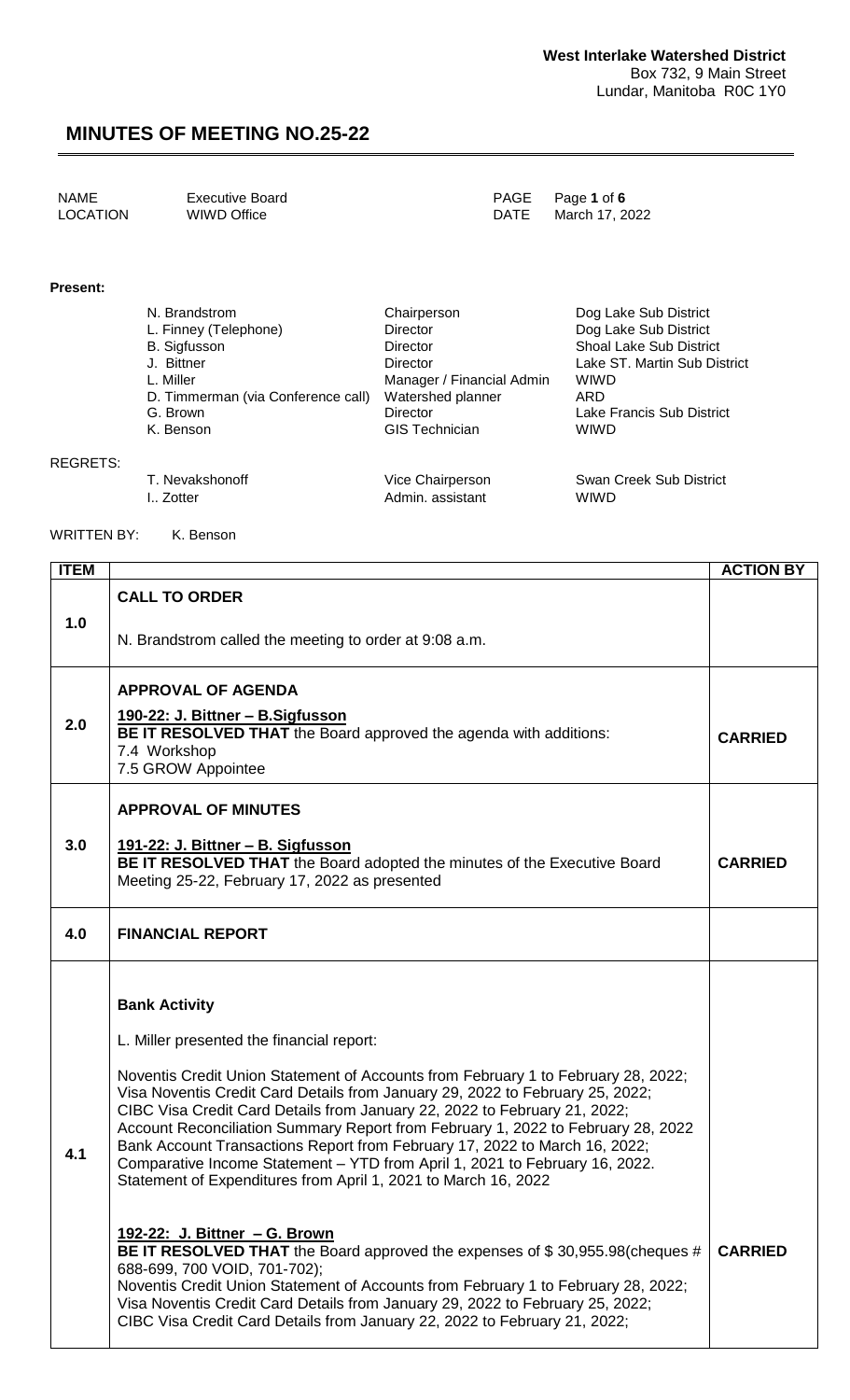| <b>NAME</b><br><b>LOCATION</b> | <b>Executive Board</b><br><b>WIWD Office</b>                                                                                                                                                                                                                                                                    | PAGE<br><b>DATE</b> | Page 2 of 6<br>March 17, 2022 |  |
|--------------------------------|-----------------------------------------------------------------------------------------------------------------------------------------------------------------------------------------------------------------------------------------------------------------------------------------------------------------|---------------------|-------------------------------|--|
|                                | Account Reconciliation Summary Report from February 1, 2022 to February 28, 2022<br>Bank Account Transactions Report from February 17, 2022 to March 16, 2022;<br>Comparative Income Statement - YTD from April 1, 2021 to February 16, 2022.<br>Statement of Expenditures from April 1, 2021 to March 16, 2022 |                     |                               |  |
|                                | <b>SUB DISTRICT RECOMMENDATIONS</b>                                                                                                                                                                                                                                                                             |                     |                               |  |
| 5.0                            | Sub-district members will now have the option to attend meetings either virtually or<br>over the phone. Sub-district members will not receive remuneration if they attend.                                                                                                                                      |                     |                               |  |
|                                | Peonan Point school asked if the WIWD would fund water sampling kits. The board<br>decided not to fund the kits because Peonan Point is not within the WIWD boundaries.                                                                                                                                         |                     |                               |  |
| 6.0                            | <b>OLD BUSINESS</b>                                                                                                                                                                                                                                                                                             |                     |                               |  |
|                                | Southwest Interlake Integrated Watershed Management plan (IWMP)                                                                                                                                                                                                                                                 |                     |                               |  |
| 6.1                            | The SWIWMP will be advertised on a sign which will be placed at the Ashern Auction<br>Mart.                                                                                                                                                                                                                     |                     |                               |  |
|                                | A meeting will be planned to present the SWIWMP and other programs provided<br>through the WIWD.                                                                                                                                                                                                                |                     |                               |  |
|                                | <b>Northwest Interlake IWMP</b>                                                                                                                                                                                                                                                                                 |                     |                               |  |
| 6.2                            | Letters to appoint representatives to the Project Management Team (PMT) were sent<br>RMs and First Nation Communities.                                                                                                                                                                                          |                     |                               |  |
|                                | <b>Siglunes Project</b>                                                                                                                                                                                                                                                                                         |                     |                               |  |
| 6.3                            | The WIWD is no longer a partner in the Siglunes project, pending landowner<br>information.                                                                                                                                                                                                                      |                     |                               |  |
|                                | <b>Policy</b>                                                                                                                                                                                                                                                                                                   |                     |                               |  |
| 6.4                            | <b>Tabled</b>                                                                                                                                                                                                                                                                                                   |                     |                               |  |
|                                | <b>Conservation Trust 2021 (CT)</b>                                                                                                                                                                                                                                                                             |                     |                               |  |
| 6.5                            | All funds were expended to date. Staff are preparing the Final Report which is due on<br>April 30, 2022.                                                                                                                                                                                                        |                     |                               |  |
|                                |                                                                                                                                                                                                                                                                                                                 |                     |                               |  |
| 6.6                            | <b>GRowing Outcomes in Watershed (GROW)</b>                                                                                                                                                                                                                                                                     |                     |                               |  |
|                                | All projects will be paid by March 31, 2022. Staff are preparing the Final Report and<br>Interim Report which is due on April 30, 2022.                                                                                                                                                                         |                     |                               |  |
|                                | Ag Action Program / EFP                                                                                                                                                                                                                                                                                         |                     |                               |  |
| 6.7                            | The WIWD was not approved for the applications "Riparian Area Enhancement on Burnt<br>Lake and Wagon Creek Drains" and "Working with landowners to improve soil health in<br>West Interlake Watershed".                                                                                                         |                     |                               |  |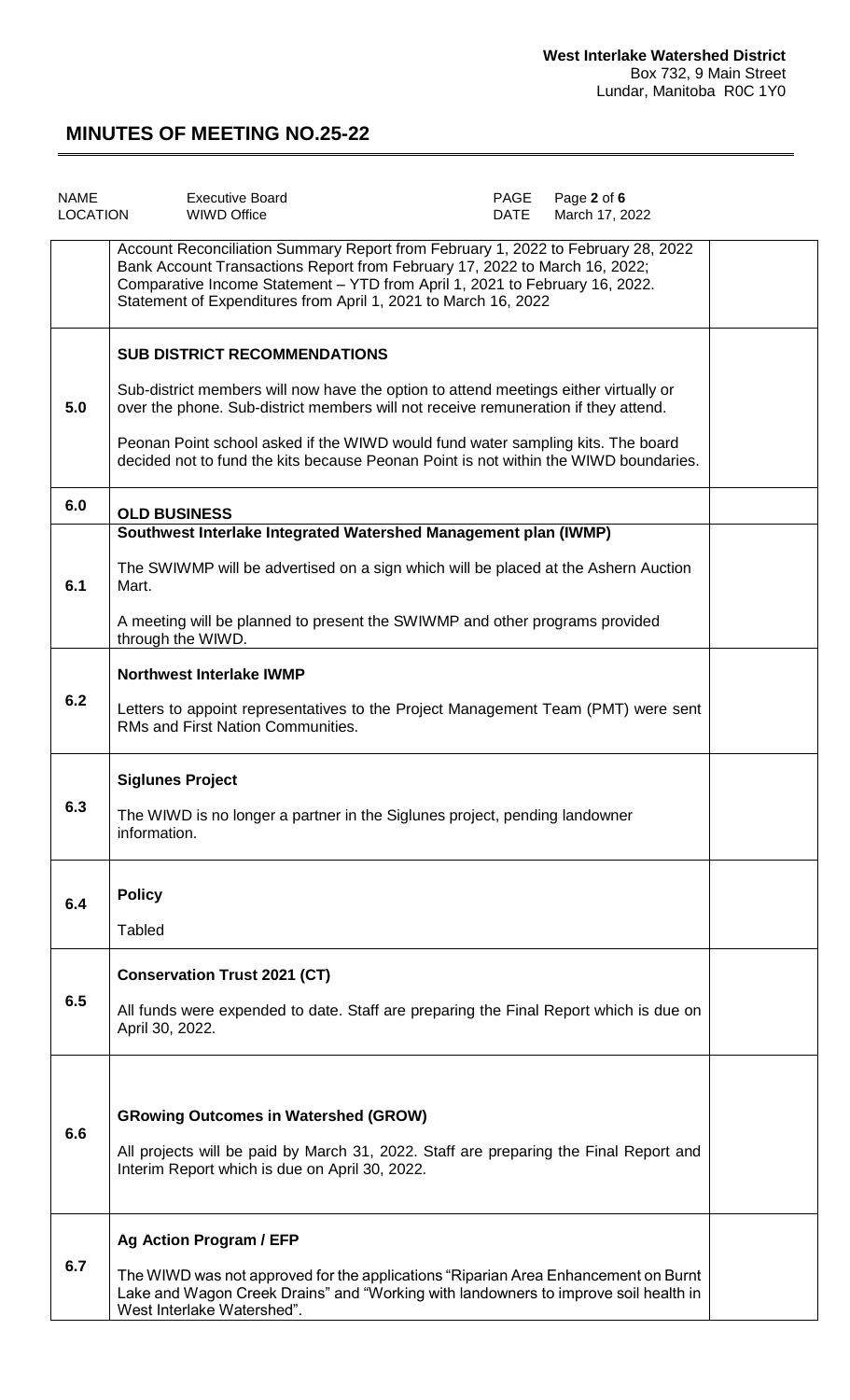| <b>NAME</b><br><b>LOCATION</b> | <b>Executive Board</b><br>PAGE<br>Page 3 of 6<br><b>WIWD Office</b><br><b>DATE</b><br>March 17, 2022                                                                                                                                                                                                                    |                |  |  |
|--------------------------------|-------------------------------------------------------------------------------------------------------------------------------------------------------------------------------------------------------------------------------------------------------------------------------------------------------------------------|----------------|--|--|
|                                | L. Miller contacted Ag Action to receive feedback on why the applications were not<br>approved. Ag Action has not responded.                                                                                                                                                                                            |                |  |  |
| 6.8                            | <b>Tree Program</b><br>No update on the 2 Billion Trees Program.<br>The WIWD may submit an application to a new program called One Tree Planted.<br>L. Miller is to contact them to receive funding stipulations.                                                                                                       |                |  |  |
| 6.9                            | <b>WIWD Annual General Meeting (AGM)</b><br>No updates at this time.                                                                                                                                                                                                                                                    |                |  |  |
| 6.10                           | <b>Oak Hammock Marsh</b><br>Invoice has been received and paid. All presentations will be completed by April 14,<br>2022.                                                                                                                                                                                               |                |  |  |
| 6.11                           | <b>Relay Education</b><br>Funds have been received up to January 21, 2022.                                                                                                                                                                                                                                              |                |  |  |
| 6.12                           | Fish and Wildlife Enhancement Fund (FWEF) - Letter of Interest (LOI)<br>No updates at this time.                                                                                                                                                                                                                        |                |  |  |
| 6.13                           | Hometown Green Team, Canada Summer Jobs, Metis Grant<br>No updates on the Hometown Green Team and Canada Summer Jobs applications.<br>The Metis Grant was applied for in February the WIWD asked for \$8,769.45.                                                                                                        |                |  |  |
| 6.14                           | <b>Staff</b><br>The board reviewed the job posting that will be in both the Express and Tribune on<br>March 17, 2022 and March 31, 2022.                                                                                                                                                                                |                |  |  |
| 6.15                           | <b>Website</b><br>No updates on the website. The board decided staff should look into better internet,<br>and a zoom membership.                                                                                                                                                                                        |                |  |  |
| 6.16                           | <b>Current Magazine/Promotional Posts/Items</b><br>The WIWD will write the article for The Current Magazine. Options for promotional<br>items were presented to the board, document on file at the office.<br>193-22: J. Bittner- G. Brown<br>BE IT RESOLVED THAT the Board approved to order 500 pens and 100 reusable |                |  |  |
|                                | straws from Perfect Pen as promotional items.                                                                                                                                                                                                                                                                           | <b>CARRIED</b> |  |  |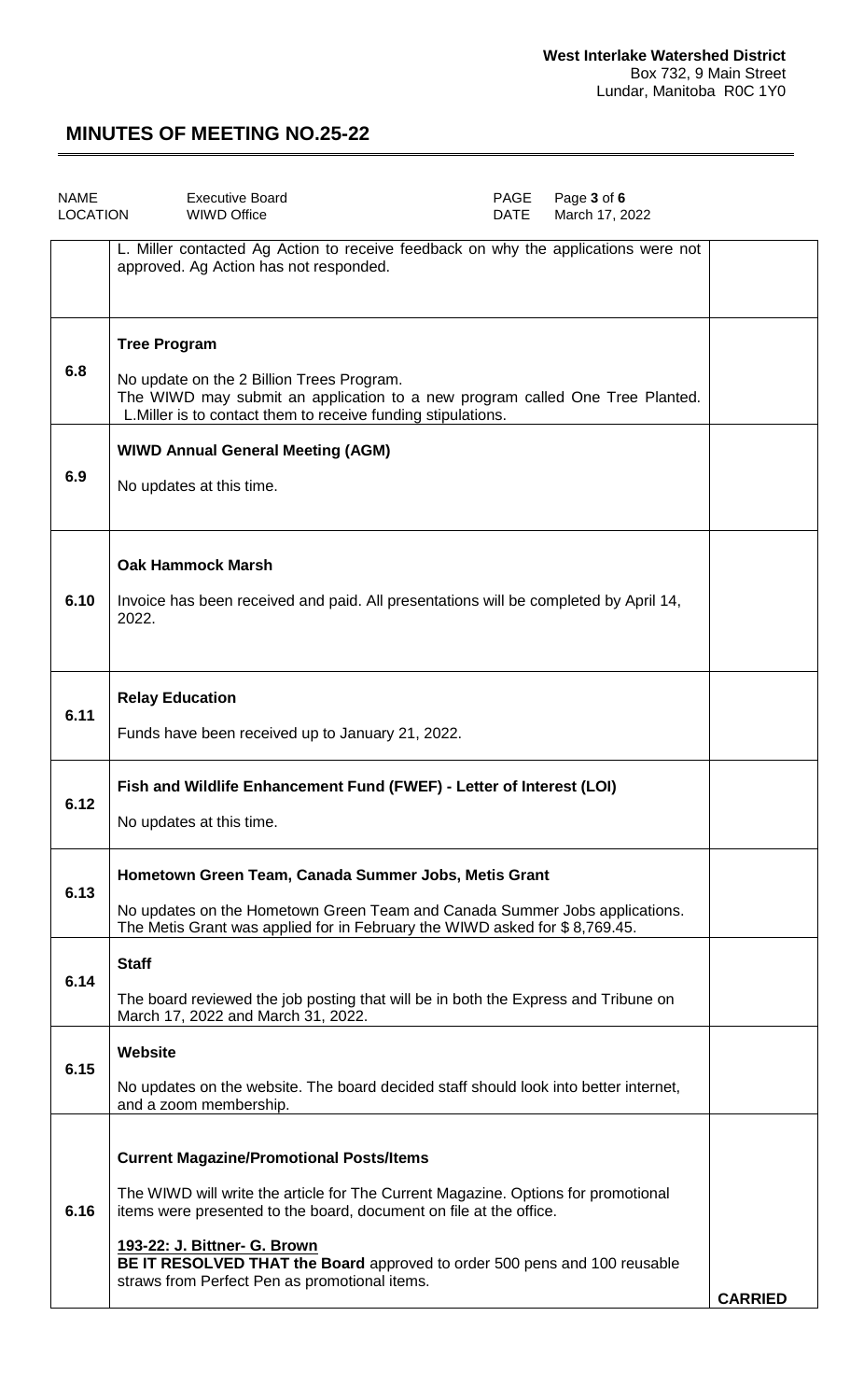| <b>NAME</b><br><b>LOCATION</b> | <b>Executive Board</b><br>PAGE<br>Page 4 of 6<br><b>WIWD Office</b><br><b>DATE</b><br>March 17, 2022                                                                                                                                                                                                                                                                     |                |
|--------------------------------|--------------------------------------------------------------------------------------------------------------------------------------------------------------------------------------------------------------------------------------------------------------------------------------------------------------------------------------------------------------------------|----------------|
| 6.17                           | <b>Water Testing</b><br>Water Testing Days will be on May $24th$ and June 6 <sup>th</sup> . The Flyer and request form was<br>presented to the board. Documents on file at the office.                                                                                                                                                                                   |                |
| 6.18                           | <b>Rental Building</b><br>No updates at this time.                                                                                                                                                                                                                                                                                                                       |                |
| 6.19                           | <b>Provincial Appointee</b><br>An interested candidate has put their name forward for consideration, D. Timmerman<br>will follow up.                                                                                                                                                                                                                                     |                |
| 6.20                           | <b>Ashern Auction Mart Sign</b><br>The board reviewed quotes from Fastsigns, along with pictures of what the signs<br>would look like. Documents on file at the WIWD office.<br>194-22: J. Bittner- G. Brown<br>BE IT RESOLVED THAT the Board approved to order an acrylic white sign per quote<br>from Fastsigns.                                                       |                |
| 7.0                            | <b>NEW BUSINESS</b>                                                                                                                                                                                                                                                                                                                                                      |                |
| 7.1                            | <b>Water Retention Project</b><br>A brief description of the project was presented to the board. Document on file at the<br>WIWD office. More information is required to make a decision. Board members would<br>like to meet with producer and visit the sight at a later date.                                                                                         |                |
| 7.2                            | <b>On-Farm Climate Action</b><br>Waiting on official announcement.                                                                                                                                                                                                                                                                                                       |                |
| 7.3                            | <b>Mileage Rates</b><br>The WIWD rate and provincial rate for mileage is \$0.43/km. The board discussed<br>increasing the cost per kilometer to \$0.50/km to compensate for the increase in gas<br>prices.<br><u> 195-22: B.Sigfusson – L.Finney</u><br>BE IT RESOLVED THAT the Board approved to increase the mileage rate for the<br>WIWD from \$0.43/km to \$0.50/km. | <b>CARRIED</b> |
| 7.4                            | Workshop<br>A soil health workshop is being offered by Souris River Watershed District. Document<br>on file at the office. The board suggested having a workshop where the WIWD staff<br>could present the SWIWMP plan, as well as promote all WIWD programs.                                                                                                            |                |
| 7.5                            | <b>GROW Appointee</b>                                                                                                                                                                                                                                                                                                                                                    |                |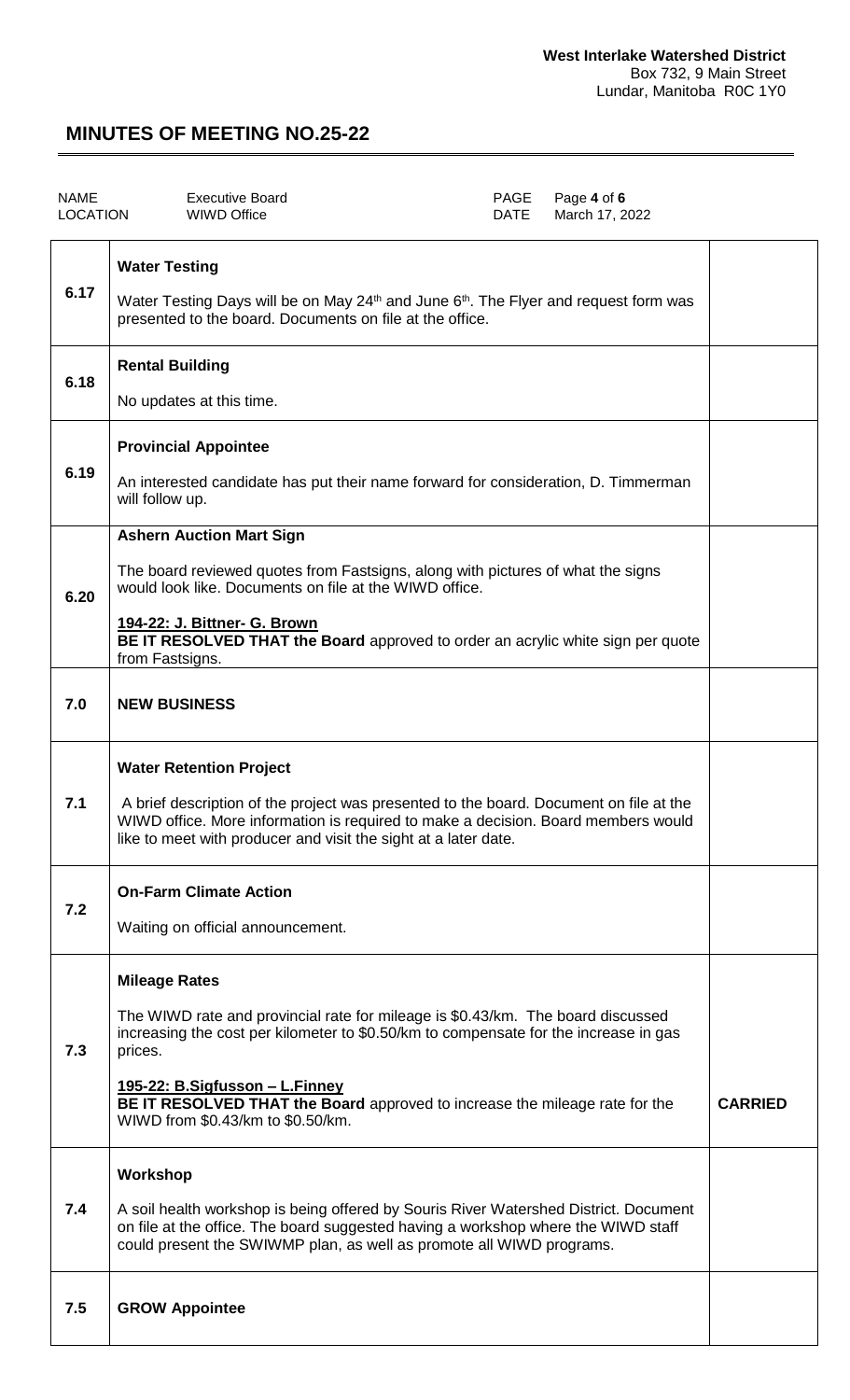| <b>NAME</b><br><b>LOCATION</b> | PAGE<br><b>Executive Board</b><br>Page 5 of 6<br><b>WIWD Office</b><br><b>DATE</b><br>March 17, 2022                                                                                                                                                                                                                                                                                                                                                                                                                                                                                                                                             |                                  |
|--------------------------------|--------------------------------------------------------------------------------------------------------------------------------------------------------------------------------------------------------------------------------------------------------------------------------------------------------------------------------------------------------------------------------------------------------------------------------------------------------------------------------------------------------------------------------------------------------------------------------------------------------------------------------------------------|----------------------------------|
|                                | The board would like information on the WIWD policy related to appointing a GROW<br>committee member and how long their term will last.                                                                                                                                                                                                                                                                                                                                                                                                                                                                                                          |                                  |
| 8.0                            | <b>REPORTS</b>                                                                                                                                                                                                                                                                                                                                                                                                                                                                                                                                                                                                                                   |                                  |
| 8.1                            | Chairperson<br>Provided a brief verbal update                                                                                                                                                                                                                                                                                                                                                                                                                                                                                                                                                                                                    |                                  |
| 8.2                            | <b>MAW Rep Report</b><br>Provided a brief update on MAW meeting times.                                                                                                                                                                                                                                                                                                                                                                                                                                                                                                                                                                           |                                  |
| 8.3                            | <b>Manager Report</b><br>L. Miller provided a brief verbal update on office activities, programing, and funding.                                                                                                                                                                                                                                                                                                                                                                                                                                                                                                                                 |                                  |
| 8.4                            | <b>Watershed Planner Report</b><br>D. Timmerman provided a brief verbal update. "Watershed Districts and Programs<br>Provincial Update- March 2022" is available on file at the WIWD office.                                                                                                                                                                                                                                                                                                                                                                                                                                                     |                                  |
| 9.0                            | <b>IN CAMERA DISCUSSION</b><br><u> 196-22: J. Bittner – B. Sigfusson</u><br><b>BE IT RESOLVED THAT the Board</b> moved In-Camera for a discussion at 10:01 a.m.<br>197-22: J. Bittner - B. Sigfusson<br>BE IT RESOLVED THAT the Board moved out of camera at 10:24 a.m.<br>The board formed a Human Resources Committee consisting of Neil Brandstrom,<br>Greg Brown, Jason Bittner, Linda Miller, and Dale Timmerman.                                                                                                                                                                                                                           | <b>CARRIED</b><br><b>CARRIED</b> |
| 10.0                           | <b>CORRESPONDENCE</b><br>$\triangleright$ Lake Winnipeg Foundation email March 7, 2022 "Welcome to a new season of<br>Sampling Sites" the WIWD will be taking water samples at Burnt Lake.<br>> MAW Board Report email March 14, 2022<br>> HR Essentials Training Outline through Manitoba Association of Watersheds March 10,<br>2022, attended by WIWD staff and Chair<br>> Understanding and Reading Financial Statements, Board Governance Webinar #4,<br>attended by Manager<br>> Grazing Workshop Series April 13, 2022, staff to attend and promote the event.<br>> Integrated Nutrient Management March 23, 2022, attended by WIWD staff |                                  |
| 11.0                           | <b>NEXT MEETING:</b><br>April 21, 2022<br>9:00 A.M.<br><b>WIWD Office</b>                                                                                                                                                                                                                                                                                                                                                                                                                                                                                                                                                                        |                                  |